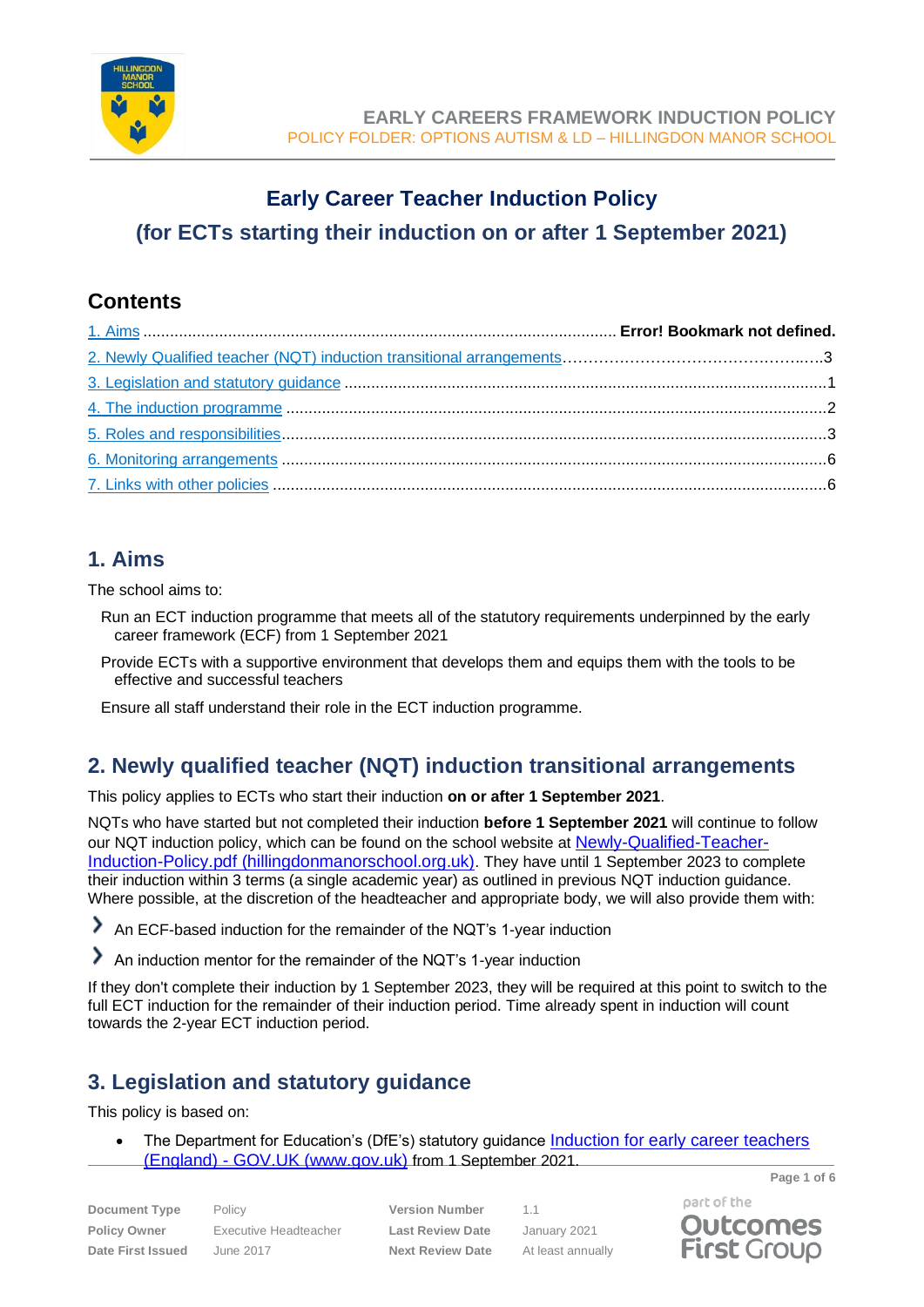

- The [Early career framework reforms -](https://www.gov.uk/government/collections/early-career-framework-reforms) GOV.UK (www.gov.uk)
- [The Education \(Induction Arrangements for School Teachers\) \(England\) Regulations 2012](https://www.legislation.gov.uk/uksi/2012/1115/contents/made)  [\(legislation.gov.uk\)](https://www.legislation.gov.uk/uksi/2012/1115/contents/made)

The 'relevant standards' referred to below are the [Teachers' Standards.](https://www.gov.uk/government/publications/teachers-standards)

### <span id="page-1-0"></span>**4. The ECT induction programme**

The induction programme will be underpinned by the ECF, enabling ECTs to understand and apply the knowledge and skills set out in the ECF.

Prior to the ECT serving their induction, the headteacher and appropriate body must agree that the post is suitable.

For a full-time ECT, the induction period will typically last for 2 academic years. Part-time ECTs will serve a full-time equivalent. Up to one term of continuous employment may count towards completion of the induction period.

The programme is quality assured by Hillingdon Borough and TeachWestLondon, our 'appropriate body'.

#### **4.1 Posts for induction**

Each ECT will:

Be provided with the necessary employment tasks, experience and support to enable them to demonstrate satisfactory performance against the relevant standards throughout, and by the end of, the induction period

Have an appointed induction tutor, who will have qualified teacher status (QTS)

Have an appointed induction mentor, who will have QTS

Have a reduced timetable to allow them to undertake activities in their induction programme, with no more than 90% of the timetable of our existing teachers on the main pay range and in their second year, this will be no more than 95% of the timetable of our existing teachers on the main pay range.

Regularly teach the same class or classes

- Take part in similar planning, teaching and assessment processes to other teachers working in similar posts
- Not be given additional non-teaching responsibilities without appropriate preparation and support

Not have unreasonable demands made upon them

Not normally teach outside the age range and/or subjects they have been employed to teach

Not be presented with unreasonably demanding pupil discipline problems on a day-to-day basis

### **4.2 Support for ECTs**

We support ECTs with:

- Their designated induction tutor, who will provide day-to-day monitoring and support, and co-ordinate their assessments
- Their designated induction mentor, who will provide regular structured mentoring sessions and targeted feedback



**First Group**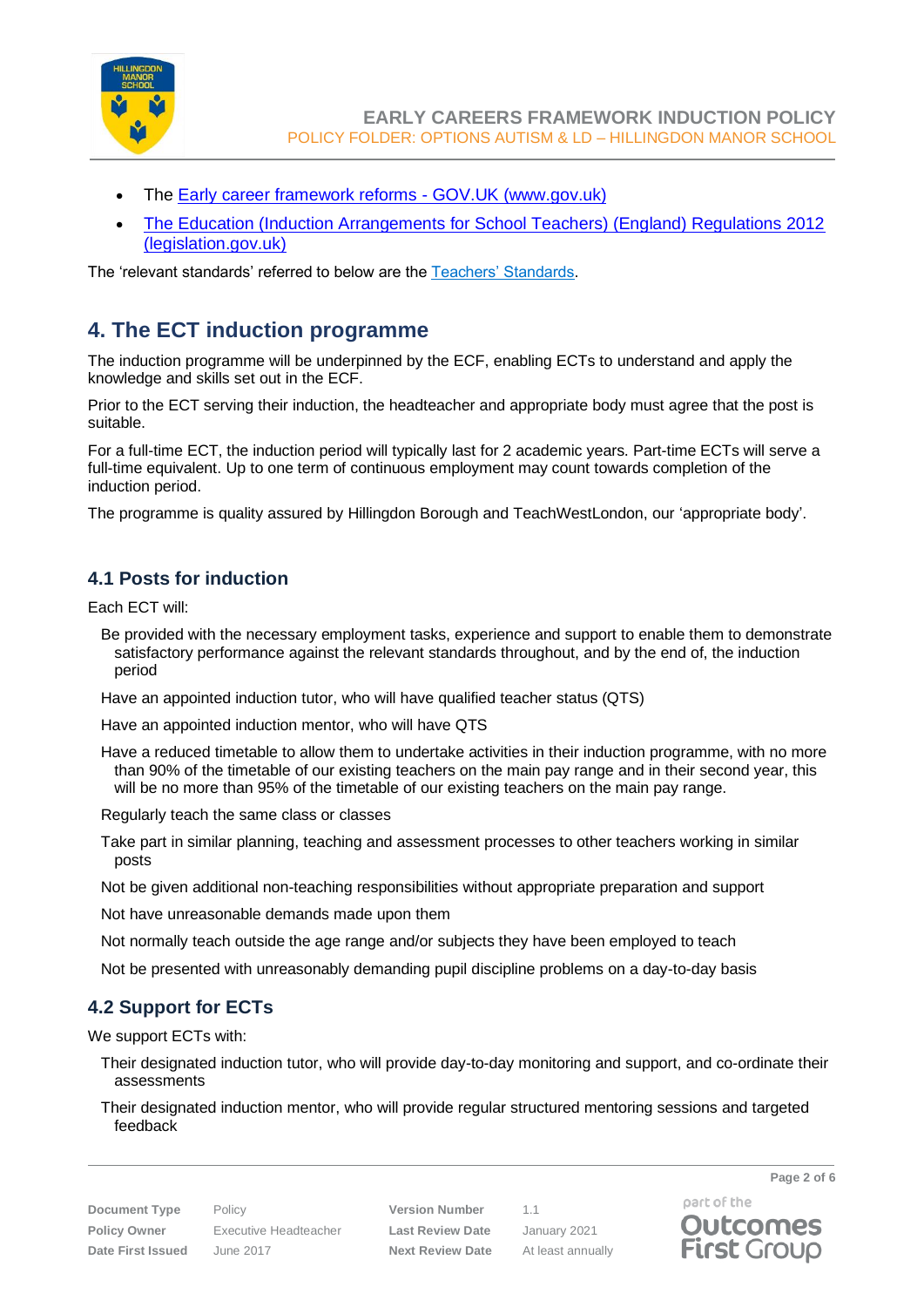

**EARLY CAREERS FRAMEWORK INDUCTION POLICY** POLICY FOLDER: OPTIONS AUTISM & LD – HILLINGDON MANOR SCHOOL

- Observations of their teaching at regular intervals, and follow-up discussions with prompt and constructive feedback
- Regular professional reviews of their progress, to take place termly in line with the development plan, at which their induction tutor will review their objectives and revise them in relation to the relevant standards and their current needs and strengths
- Chances to observe experienced teachers, either within the school or at another school with effective practice

#### **4.3 Assessments of ECT performance**

Formal assessment meetings will take place at in the final term of the ECT's first year (term 3) and the final term of their second year (term 6) and will be carried out but the ECT's induction tutor.

These meetings will be informed by clear and transparent evidence gathered during the preceding assessment period, and drawn from the ECT's work as a teacher and from their induction programme. Copies of the evidence relied on will be provided to the ECT and the appropriate body.

After each formal assessment meeting, a formal assessment report will be completed that clearly show how the NQT is performing against the relevant standards. The headteacher will also recommend to the appropriate body in the final assessment report at the end of the programme as to whether the ECT's performance is satisfactory against the relevant standards.

The ECT will add their own comments, and the formal assessment report will be signed by the headteacher, induction tutor and the ECT.

A copy of the formal assessment report will then be sent to the appropriate body. The final assessment report will be sent within 10 working days of the meeting, for the appropriate body to make the final decision on whether the ECT has passed their induction period.

In the event that the ECT leaves this post after completing one term or more but before the next formal assessment would take place, the induction tutor or headteacher should complete an interim assessment to ensure that the ECT's progress and performance since the last assessment is captured.

#### **4.4 At-risk procedures**

<span id="page-2-0"></span>If it becomes clear during a termly progress review or at the first formal assessment point that the ECT is not making sufficient progress, additional monitoring and support measures will be put in place immediately, meaning:

- ⋗ Areas in which improvement is needed are identified
- ᠈ Appropriate objectives are set to guide the ECT towards satisfactory performance against the relevant standards
- An effective support programme is put in place to help the ECT improve their performance

The progress review record or formal assessment report will be shared with the appropriate body, alongside the support plan, for it to review.

If there are concerns about the ECT's progress during their subsequent progress reviews or formal assessment, as long as it is not the final formal assessment, the induction tutor or headteacher will discuss this with the ECT, updating objectives as necessary and revising the support plan for the next assessment period.

## **5. Roles and responsibilities**

#### **5.1 Role of the ECT**

**Document Type** Policy **Version Number** 1.1 **Policy Owner** Executive Headteacher **Last Review Date** January 2021 **Date First Issued** June 2017 **Next Review Date** At least annually

part of the **Outcomes First Group** 

**Page 3 of 6**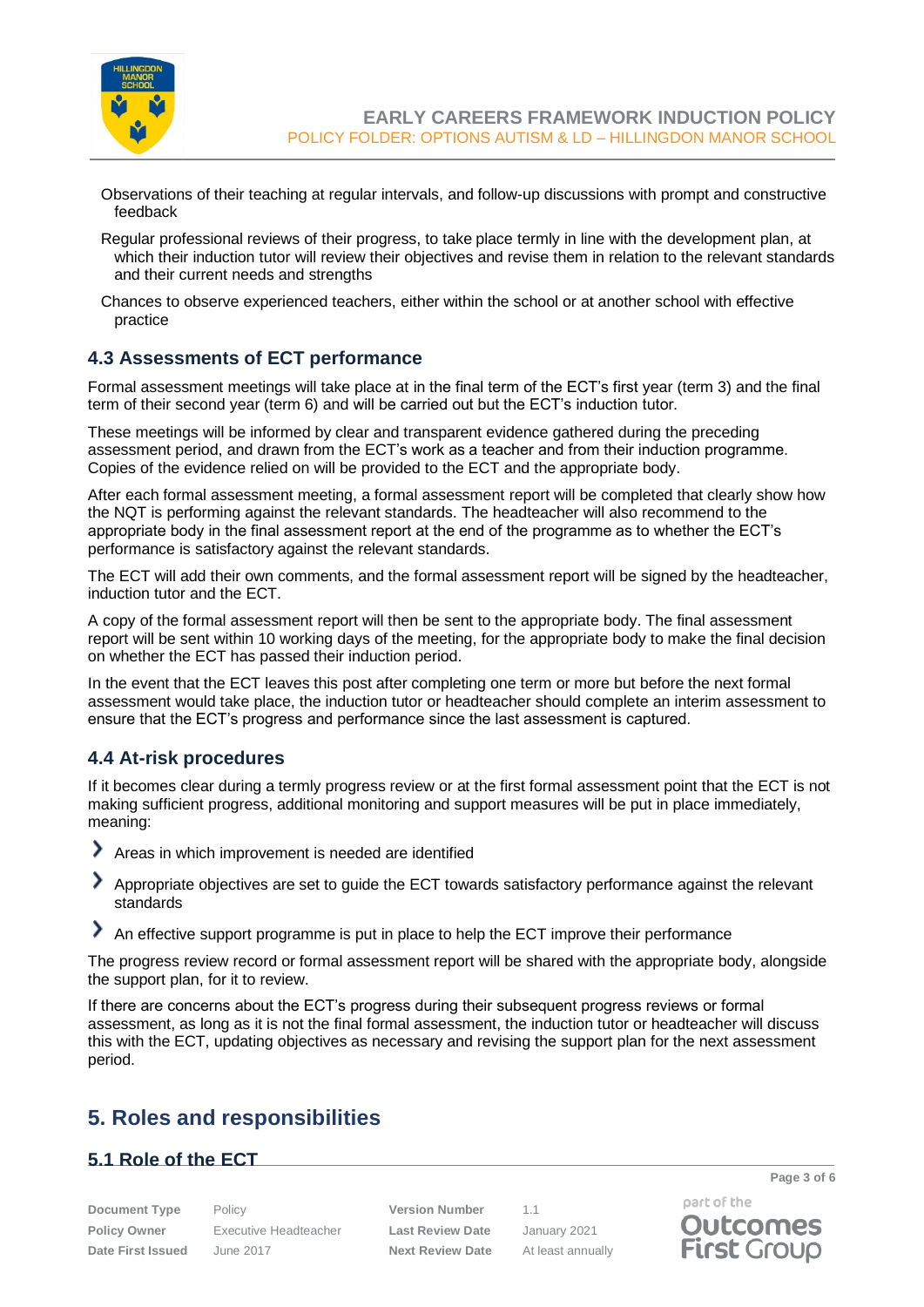

The ECT will:

- Provide evidence that they have QTS and are eligible to start induction
- ゝ Meet with their induction tutor at the start of the programme to discuss and agree priorities, and keep these under review
- Agree with their induction tutor how best to use their reduced timetable allowance and guarantee engagement with their ECF-based induction
- Provide evidence of their progress against the relevant standards
- ⋟ Participate fully in the monitoring and development programme
- እ Participate in scheduled classroom observations, progress reviews and formal assessment meetings
- ⋗ Agree with their induction tutor the start and end dates of the induction period, and the dates of any absences from work during the period
- Keep copies of all assessment reports

**When the ECT has any concerns**, they will:

- Raise these with their induction tutor as soon as they can
- እ Consult with their contact at the appropriate body at an early stage if there are difficulties in resolving issues with their induction tutor or within the school

### **5.2 Role of the headteacher**

The headteacher will:

- Check that the ECT has been awarded QTS and whether they need to serve an induction period
- ⋗ Agree, in advance of the ECT starting, who will act as the appropriate body
- ⋟ Notify the appropriate body when an ECT is taking up a post and undertaking induction
- ᠈ Make sure the ECT's post is suitable according to statutory guidance (see section 4.1 above)
- ⋟ Make sure the induction tutor is appropriately trained and has sufficient time to carry out their role effectively
- ⋟ Make sure the induction mentor is appropriately trained and has sufficient time to carry out their role effectively
- እ Make sure an appropriate ECF-based induction programme is in place
- ⋗ Make sure the ECT's progress is reviewed regularly, including through observations and feedback of their teaching
- ⋟ Make sure that formal assessments are carried out and reports completed and sent to the appropriate body
- ⋗ Maintain and keep accurate records of employment that will count towards the induction period
- ᠈ Make sure that all monitoring and record keeping is done in the least burdensome and most streamlined way
- ⋗ Make the governing board aware of the support arrangements in place for the ECT

**Page 4 of 6**

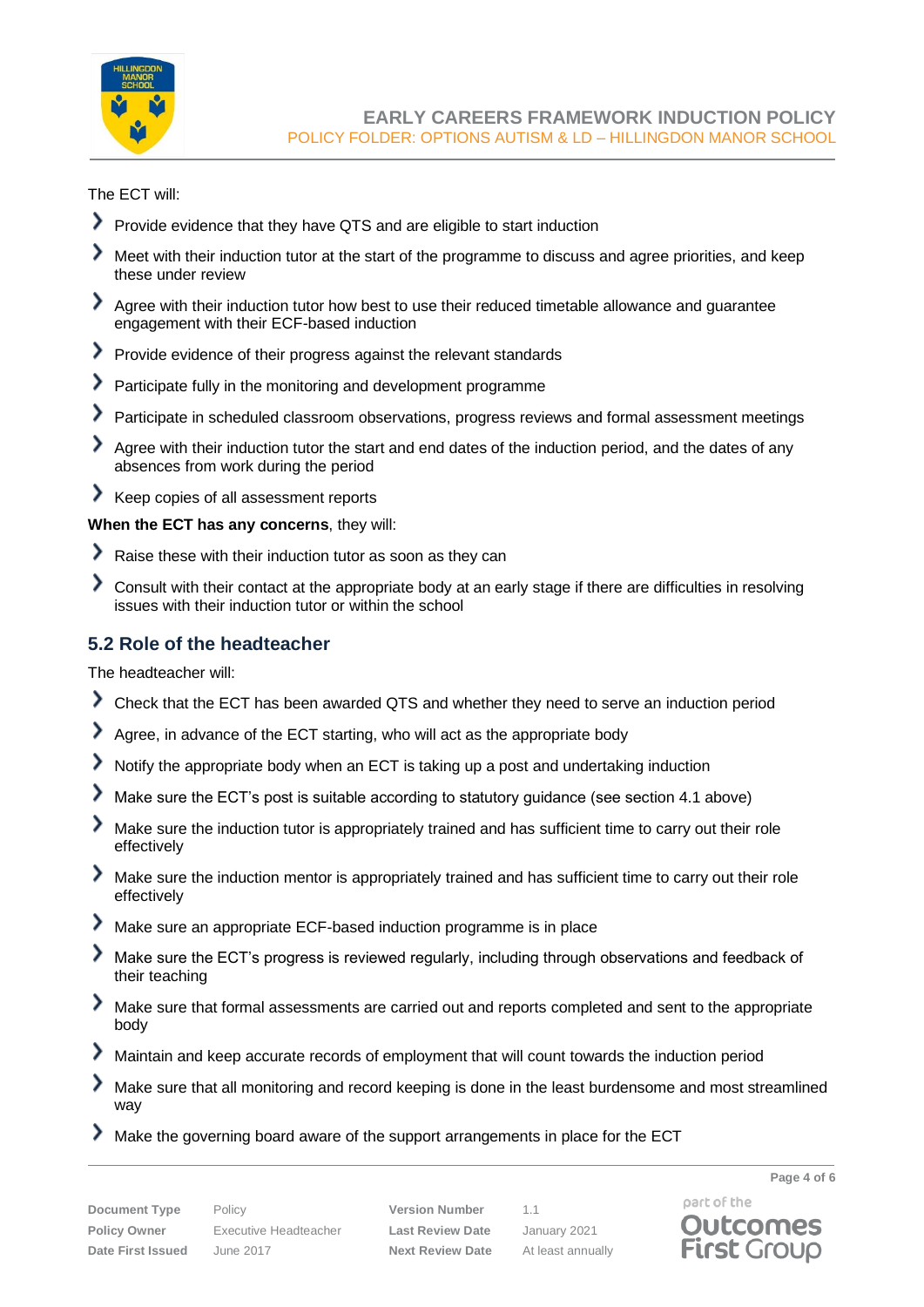

- ⋟ Make a recommendation to the appropriate body on whether the ECT's performance against the relevant standards is satisfactory
- Participate in the appropriate body's quality assurance procedures of the induction programmes ⋗
- ᠈ Keep all relevant documentation, evidence and forms on file for 6 years

### **5.3 Role of the induction tutor**

The induction tutor will:

- ⋗ Provide guidance and effective support to the ECT(with the appropriate body where necessary)
- ⟩ Carry out regular progress reviews throughout the induction period
- እ Undertake 2 formal assessment meetings during the induction period, coordinating input from other colleagues as appropriate
- ⋟ Carry out progress reviews in terms where a formal assessment doesn't occur
- ⋗ Inform the ECT following progress reviews of their progress against the relevant standards, and share records with the ECT, headteacher and relevant body
- Inform the ECT during the formal assessment meeting of the judgements to be recorded on their formal assessment record and invite the ECT to add their own comments
- ᠈ Make sure that the ECT's teaching is observed and feedback is provided
- ⋗ Make sure the ECT is aware of how they can raise concerns about their induction programme or their personal progress, both within and outside of the school
- እ Take prompt, appropriate action if the ECT appears to be having difficulties
- ゝ Make sure that all monitoring and record keeping is done in the least burdensome way, and that ECTs are not asked for any evidence that requires the creation of new work

#### **5.4 Role of the induction mentor**

The induction mentor will:

- ≻ Regularly meet with the ECT for structured mentor sessions to provide targeted feedback
- Work with the ECT, and colleagues within the school who are involved in the ECT's induction, to help make sure the ECT receives a high-quality ECF-based programme
- ⋗ Provide, or arrange, effective support – including subject-specific, phase-specific, coaching and/or mentoring
- Act promptly and appropriately if the ECT appears to be having difficulties

### **5.4 Role of the governing board**

The governing board will:

- ⋗ Make sure the school complies with statutory guidance on ECT induction
- ᠈ Be satisfied that the school has the capacity to support the ECT
- ゝ Make sure the headteacher is fulfilling their responsibility to meet the requirements of a suitable induction post

**Policy Owner** Executive Headteacher **Last Review Date** January 2021 **Date First Issued** June 2017 **Next Review Date** At least annually

**Document Type** Policy **Version Number** 1.1

part of the **Outcomes First Group** 

**Page 5 of 6**